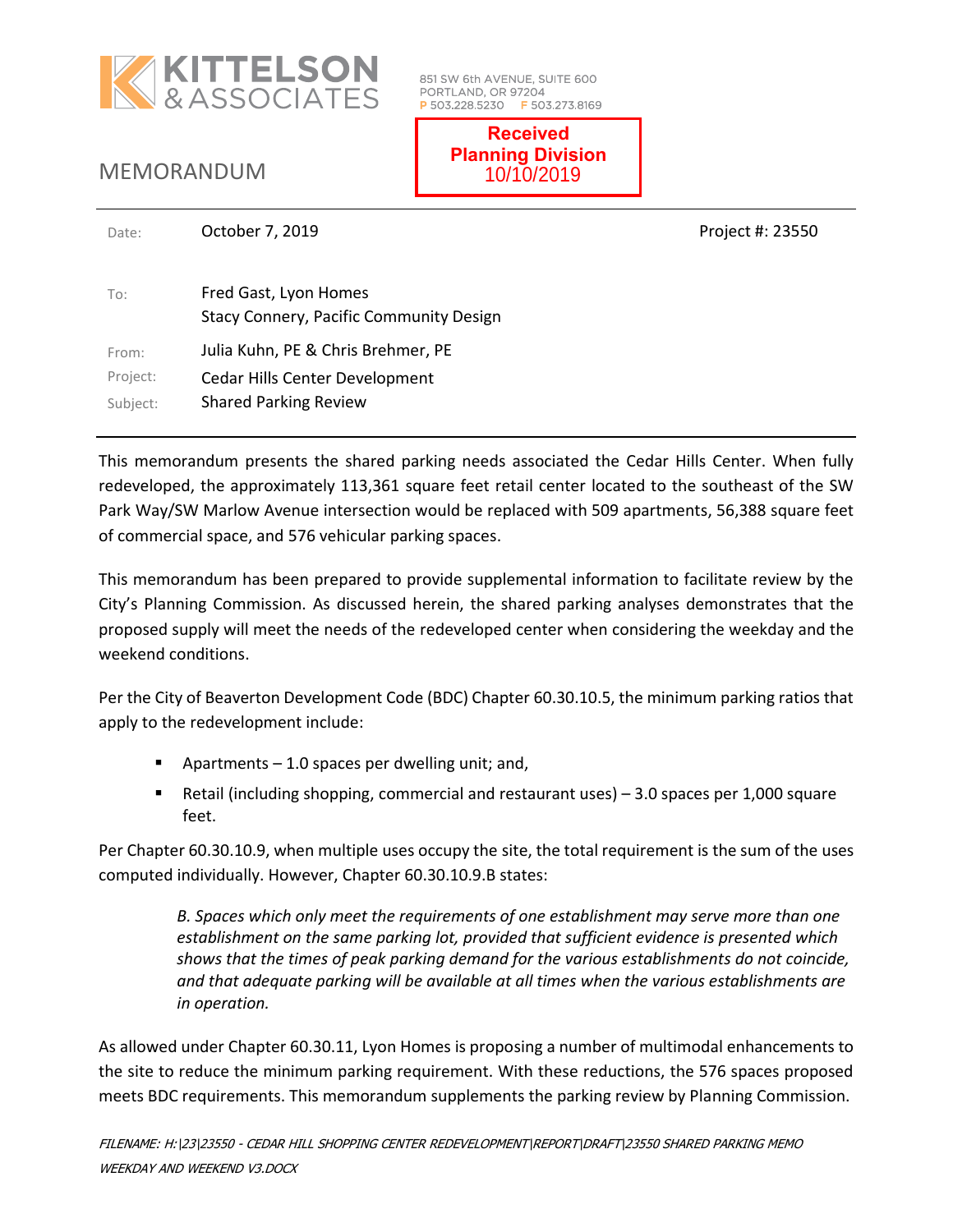### *Beaverton Development Code Required Parking*

When the site is fully developed the parking for the individual uses per BDC Chapter 60.30.10.9 would be:

- **•** Apartments  $-1.0$  spaces per dwelling unit  $*$  509 units = 509 spaces;
- Retail 3.0 spaces per 1,000 square feet \* 56,388 square feet = 169 spaces;
- Total Parking assuming Individual Uses are Served Independently = 678 spaces.

The Cedar Hills Center is located in close proximity both to the Sunset Transit Center as well as the US 26 pedestrian and bicycle pathway that continues along SW Park Way to the west. In addition, sidewalks and bike lanes connect users with access to the transit service along SW Park Way as well as the surrounding residential and commercial land uses. These multimodal facilities provide convenient and direct access for pedestrians, cyclists and transit for future residents, employees and visitors of the Cedar Hills Center. To further enhance the comfort and convenience of non-automobile travel associated with the site and consistent with BDC Chapter 60.30.11., Lyons Homes is proposing to complete the following as part of site redevelopment:

- Provision of a pedestrian plaza and transit shelter along SW Park Way adjacent to the transit stop (which will be relocated following coordination with TriMet). These amenities will meet the requirements outlined in BDC Chapter 60.30.11.A.2 and will enable a 10 percent reduction in the vehicular parking requirement. This reduces the 678 spaces by 68 spaces.
- Provision of 131 additional long-term bicycle parking spaces given the site's proximity to transit as well as to the bicycle pathway. Per BDC Chapter 60.30.11.E, this will enable a maximum reduction in vehicle parking by 5 percent, which would reduce the parking requirement by 34 spaces (i.e., 678 \* 0.05).
- With these reductions to the required parking, the adjusted vehicular parking requirement for the individual uses is 576 spaces (i.e.,  $678 - 68 - 34$ ).

With these reductions, the 576 spaces proposed meets the adjusted vehicular parking requirements.

# *Identification of Shared Use Parking*

To further understand the potential for shared use parking, we obtained information about time-of-day parking demand profiles from the *Parking Generation Manual* (5th Edition, Institute of Transportation Engineers). This manual is described as providing a "*current state-of-the-practice understanding of the relationship between parking demand and the many characteristics associated with an individual development site*." Information about peak parking demands can be useful in quantifying the supply that may be needed to forecast the needs of a new development and to reduce the potential for off-site parking impacts. Further, it provides time-of-day hourly variations in parking demand by land use type to help in the estimation of shared use parking.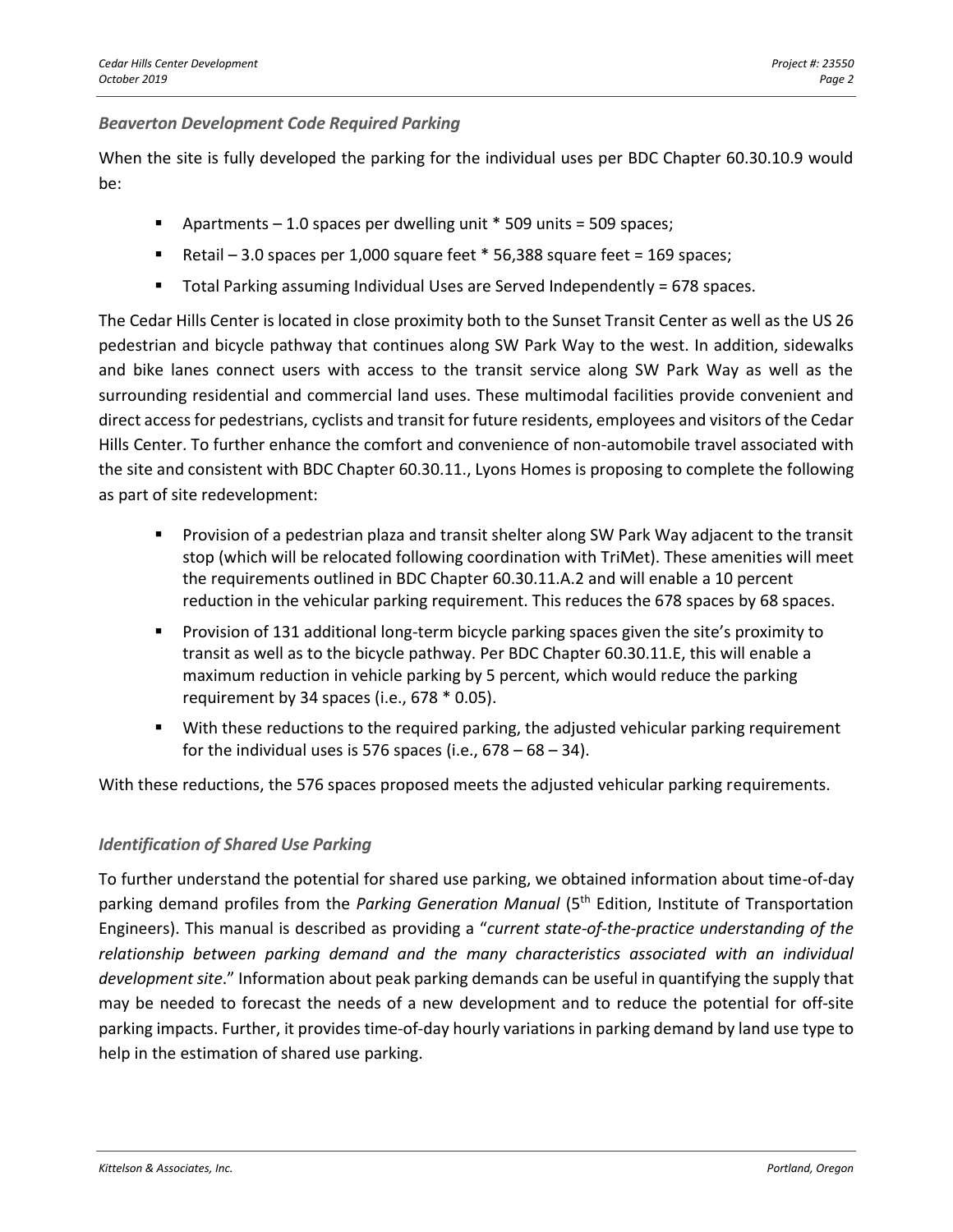For the Cedar Hills Center, we used information about hourly variation for the commercial and residential uses from the *Parking Generation Manual* as well as the BDC minimum parking ratio for the individual uses to analyze the total supply needed. As part of this determination, we applied the following for the shared parking calculations:

- The peak parking demand for the apartments is 1.0 spaces per dwelling unit per the BDC requirements.
- The peak parking demand for the retail uses is 3.0 spaces per 1,000 square feet per the BDC requirements.
- The hourly parking profile for the apartments is based on the *General Urban/Suburban* context within the *Parking Generation Manual* for multifamily housing (ITE Land Use 220, which includes apartments, townhouses and condominiums).
- The hourly parking profile for the retail uses is based on the Non-December context for "Shopping Center" uses within the *Parking Generation Manual* (ITE Land Use 820). At this point, the specific tenants for the retail uses are unknown so a generalized retail categorization is appropriate. The *Shopping Center* land use type is based on data collected at "neighborhood, community, town center and regional shopping centers" and accounts for both retail uses and other "non-merchandising facilities" such as offices, restaurants, post offices, health and recreational facilities, etc. Given the variety of uses accounted for, this land use type is a reasonable estimation for the future needs of the Cedar Hills Center. Further, the Non-December context was used because a large-scale shopping center that could attract holiday shoppers is not proposed.

Based on the above, the following sections summarize the shared parking needs for a weekday and Saturday. The Parking Generation Manual does not contain hourly profile data for either land use for a Sunday condition but one could ascertain that the Saturday condition represents the peak parking for the weekend based on other information contained in both the *Trip Generation* and *Parking Generation Manuals*.

# *Weekday Shared Parking Needs*

Exhibit 1 illustrates the hourly parking profiles on a weekday for the apartments and the retail from the *Parking Generation Manual.* This exhibit shows the percentage of the "peak demand" that occurs by hour of the day to help understand how the needs of the individual uses differ throughout the day, and to glean when the shared needs of the uses overlap.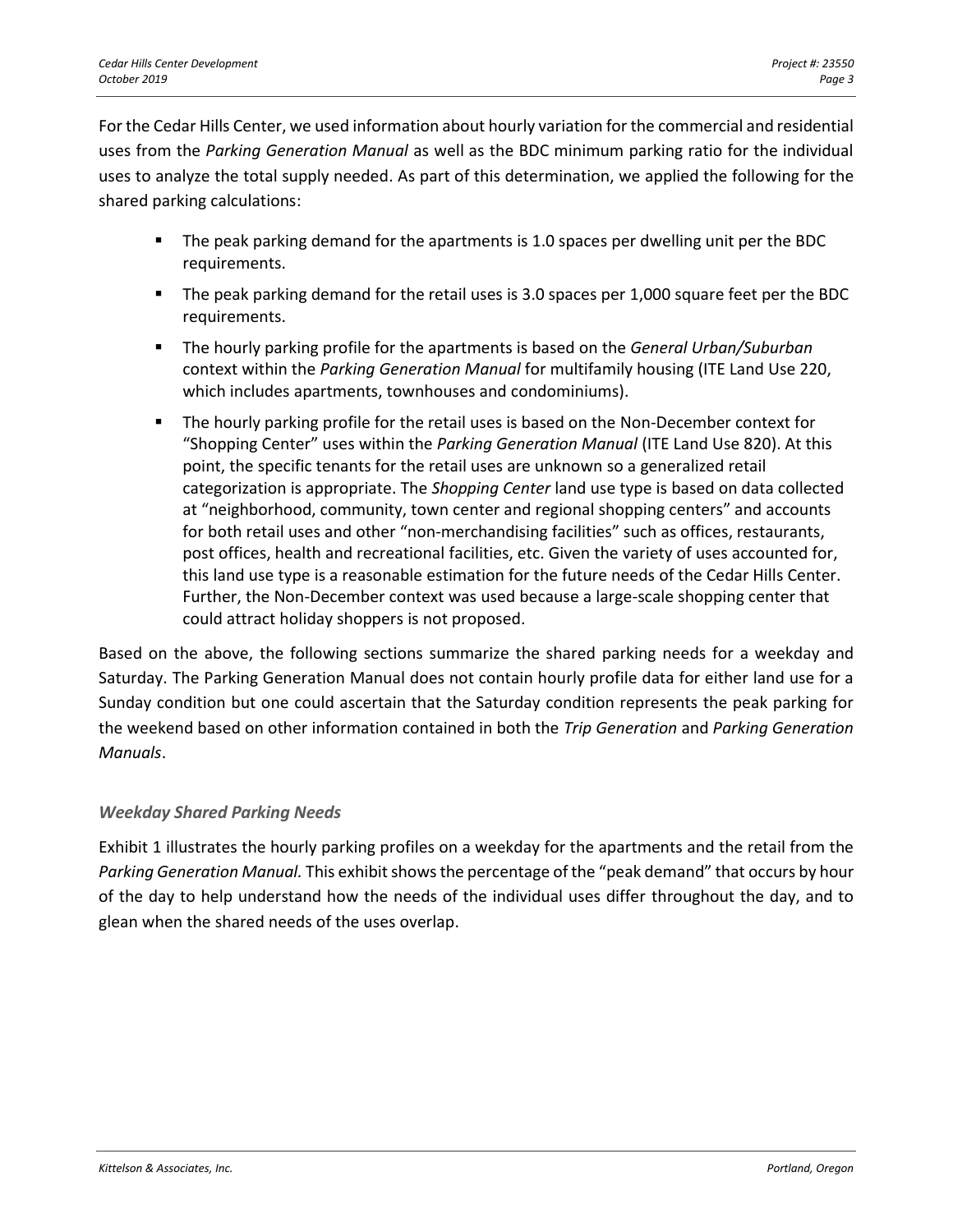



As shown, if only residential uses were proposed, the overnight time period would be used to reflect needed parking supply whereas if only retail were proposed the mid-day information would be used to reflect parking supply. When combining the two uses, the evening hours (i.e., 6 PM  $-$  9 PM) may represent the time in which the highest demand of the two uses occurs simultaneously.

Exhibit 2 and Table 1 present the shared use parking calculations for full redevelopment based on the BDC parking ratio requirements and the weekday hourly profile. The table also compares the proposed supply, the supply required to serve the shared use parking needs on a weekday, and the parking supply that would be required if no shared parking was provided.



**Exhibit 2. Redevelopment Shared Use Parking Needs – Weekday Condition**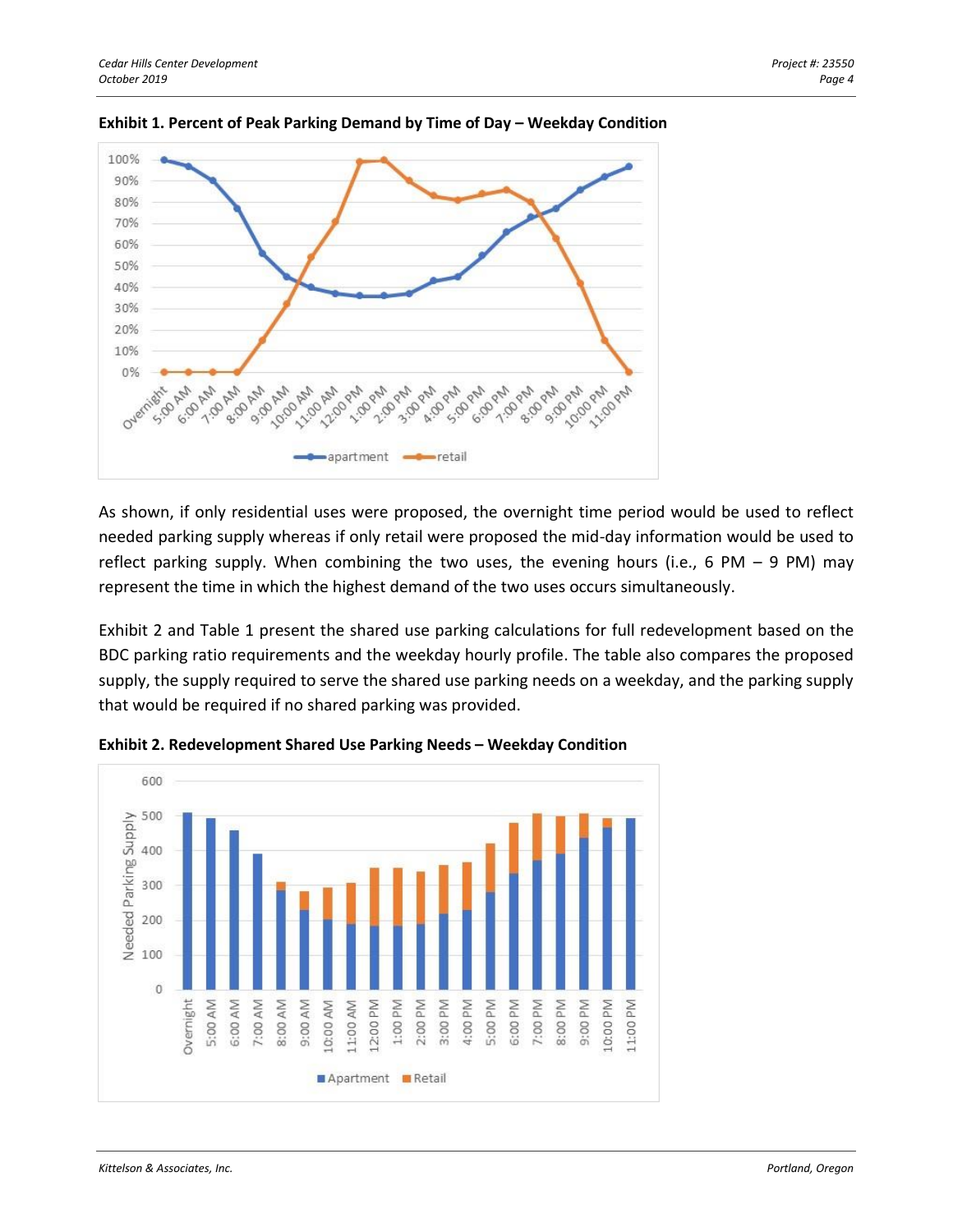| <b>Land Use</b>                               | <b>ITE</b><br>Code | <b>Size</b>    | <b>Individual Parking</b><br><b>Requirements per</b><br><b>City Development</b><br>Code | <b>Time Peak</b><br><b>Parking</b><br><b>Demand</b><br>Occurs per ITE | Ratio of 9<br><b>PM Supply</b><br>Needed to<br>Parking<br>Requirement | <b>Resulting 9 PM</b><br><b>Parking Rate</b> | <b>Parking Supply</b><br>Needed at 9 PM |
|-----------------------------------------------|--------------------|----------------|-----------------------------------------------------------------------------------------|-----------------------------------------------------------------------|-----------------------------------------------------------------------|----------------------------------------------|-----------------------------------------|
| Apartments                                    | 220                | 509 units      | 1.00 spaces per unit                                                                    | Overnight                                                             | 86%                                                                   | 0.86 spaces per<br>unit                      | 438 spaces                              |
| Retail                                        | 820                | 56,388 sq. ft. | 3.00 spaces per<br>1,000 sq. ft.                                                        | 1 PM                                                                  | 42%                                                                   | 1.26 spaces per<br>1,000 sq. ft.             | 71 spaces                               |
| Shared Use Parking Supply Needed              |                    |                |                                                                                         |                                                                       |                                                                       |                                              |                                         |
| <b>Supply Provided</b>                        |                    |                |                                                                                         |                                                                       |                                                                       |                                              | 576 spaces                              |
| Excess Supply per ITE Shared Parking Analysis |                    |                |                                                                                         |                                                                       |                                                                       |                                              | 67 spaces                               |
| City Code Requirement                         |                    |                |                                                                                         |                                                                       |                                                                       |                                              | 678 spaces                              |
| Allowable Reductions in Required Parking      |                    |                |                                                                                         |                                                                       |                                                                       |                                              | -102 spaces                             |
| Adjusted City Code Requirement                |                    |                |                                                                                         |                                                                       |                                                                       |                                              | 576 spaces                              |
| Deficit per City Code                         |                    |                |                                                                                         |                                                                       |                                                                       |                                              | None                                    |

#### **Table 1. Redevelopment Parking Needs – Weekday Condition**

As shown, the peak parking demand when accounting for both residential and retail uses occurs at 9 PM on a weeknight when 509 spaces are needed. The proposed parking supply provides 67 more spaces than would be needed per the shared analyses, thereby meeting the intent of the Shared Parking Determination.

# *Saturday Shared Parking Needs*

Exhibit 3 illustrates the hourly parking profiles for the apartments and the retail from the *Parking Generation Manual* assuming a Saturday condition.



**Exhibit 3. Percent of Peak Parking Demand by Time of Day on a Saturday**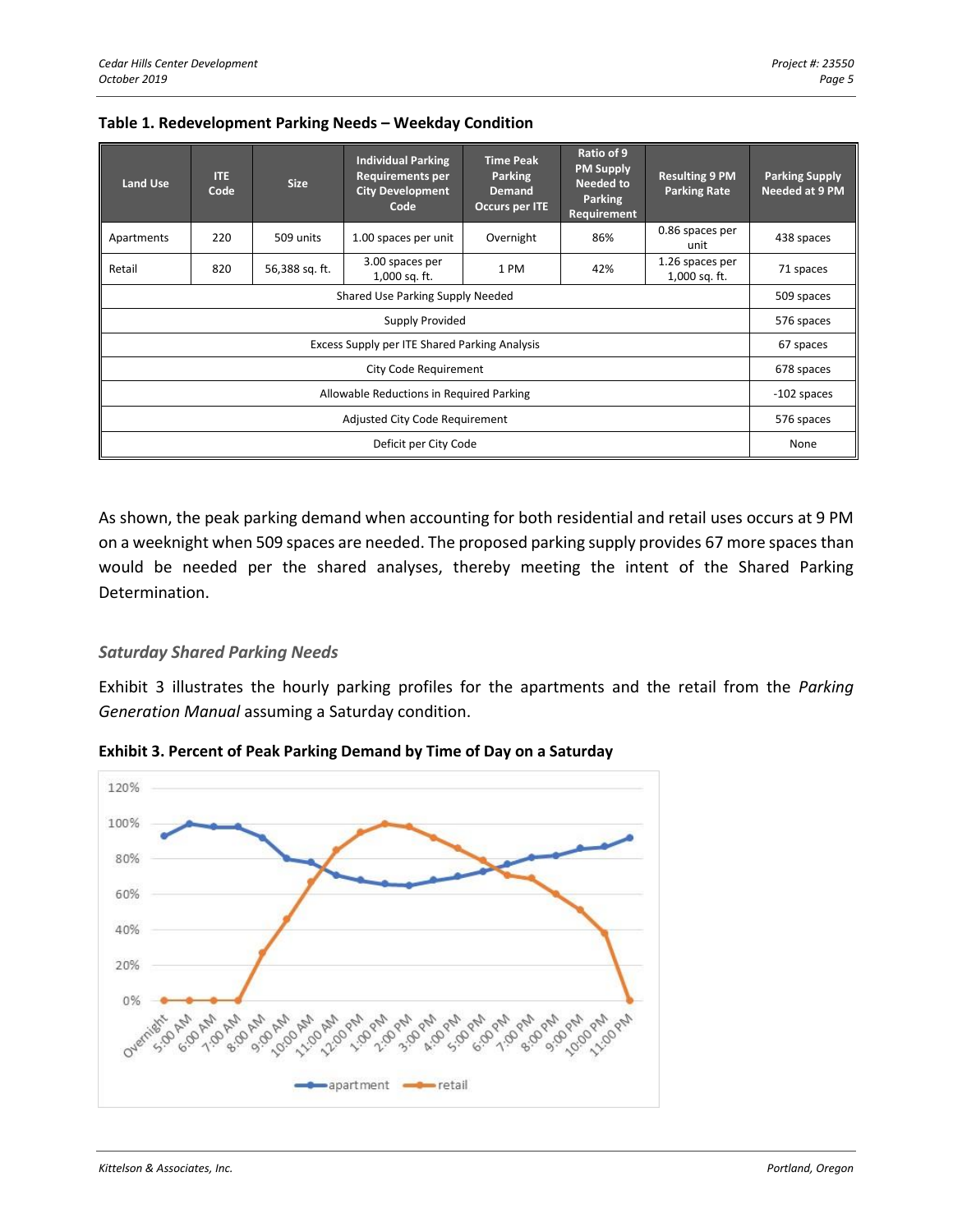Exhibit 4 and Table 2 present the shared use parking calculations for full redevelopment for a Saturday condition. Table 2 also compares the proposed supply to the shared use determination versus that required by each individual use per the BDC requirements. As shown, the shared parking demand peaks at 7 PM on a Saturday but is fairly consistent throughout the day and into the evening.





### **Table 2. Redevelopment Parking Needs – Saturday Condition**

| <b>Land Use</b>                               | <b>ITE</b><br>Code | <b>Size</b>    | <b>Individual Parking</b><br><b>Requirements per City</b><br><b>Development Code</b> | <b>Time Peak</b><br><b>Parking</b><br><b>Demand</b><br>Occurs per ITE | Ratio of 7 PM<br><b>Supply</b><br>Needed to<br><b>Parking</b><br>Requirement | <b>Resulting</b><br>7 PM Parking<br>Rate | <b>Parking Supply</b><br>Needed at 7 PM |
|-----------------------------------------------|--------------------|----------------|--------------------------------------------------------------------------------------|-----------------------------------------------------------------------|------------------------------------------------------------------------------|------------------------------------------|-----------------------------------------|
| Apartments                                    | 220                | 509 units      | 1.00 spaces per unit                                                                 | 5:00 AM                                                               | 81%                                                                          | 0.81 spaces per<br>unit                  | 412 spaces                              |
| Retail                                        | 820                | 56,388 sq. ft. | 3.00 spaces per 1,000<br>sq. ft.                                                     | 1 PM                                                                  | 69%                                                                          | 2.07 spaces per<br>1,000 sq. ft.         | 117 spaces                              |
| Combined Saturday Parking Supply Needed       |                    |                |                                                                                      |                                                                       |                                                                              |                                          |                                         |
| <b>Supply Provided</b>                        |                    |                |                                                                                      |                                                                       |                                                                              |                                          | 576 spaces                              |
| Excess Supply per ITE Shared Parking Analysis |                    |                |                                                                                      |                                                                       |                                                                              |                                          | 47 spaces                               |
| City Code Requirement                         |                    |                |                                                                                      |                                                                       |                                                                              |                                          | 678 spaces                              |
| Allowable Reductions in Required Parking      |                    |                |                                                                                      |                                                                       |                                                                              |                                          | -102 spaces                             |
| Adjusted City Code Requirement                |                    |                |                                                                                      |                                                                       |                                                                              |                                          | 576 spaces                              |
| Deficit per City Code                         |                    |                |                                                                                      |                                                                       |                                                                              |                                          | None                                    |

As shown, the Saturday analysis of shared parking revealed that 529 parking spaces are needed to accommodate the residential and retail uses. The proposed 576 vehicular parking space supply would provide 47 more spaces than needed per the shared analyses, thereby also meeting the intent of the Shared Parking Determination.